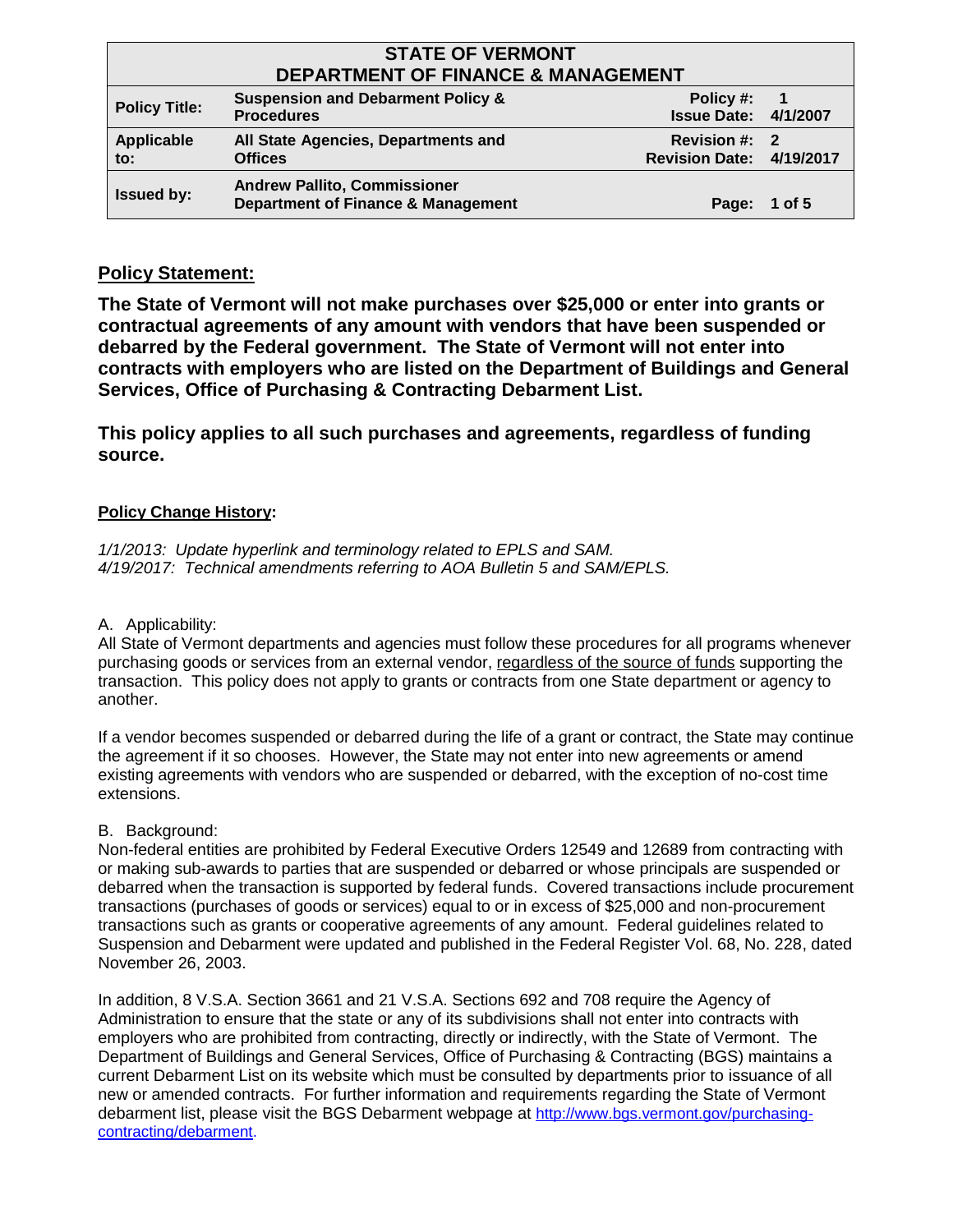## **STATE OF VERMONT DEPARTMENT OF FINANCE & MANAGEMENT**

| DEFARTMENT OF FINANCE & MANAGEMENT |                                                                                      |                                                  |    |
|------------------------------------|--------------------------------------------------------------------------------------|--------------------------------------------------|----|
| <b>Policy Title:</b>               | <b>Suspension and Debarment Policy &amp;</b><br><b>Procedures</b>                    | Policy #:<br><b>Issue Date: 4/1/2007</b>         | -1 |
| Applicable<br>to:                  | All State Agencies, Departments and<br><b>Offices</b>                                | Revision #: 2<br><b>Revision Date: 4/19/2017</b> |    |
| <b>Issued by:</b>                  | <b>Andrew Pallito, Commissioner</b><br><b>Department of Finance &amp; Management</b> | Page: 2 of 5                                     |    |

#### C. Procedures:

#### **Grants and Contracts:**

1. All grants, contracts, or other agreements, subject to the terms of Agency of Administration Bulletin *3.5-Procurement and Contracting Procedures* or *Bulletin 5-Policy for Grant Issuance and Monitoring* must contain a clause in Attachment C pertaining to Suspension and Debarment. Multi-Use Attachment C, required to be used by these policies, currently contains such a clause, as follows:

*Certification Regarding Debarment: Party certifies under pains and penalties of perjury that, as of the date that this Agreement is signed, neither Party nor Party's principals (officers, directors, owners, or partners) are presently debarred, suspended, proposed for debarment, declared ineligible or excluded from participation in federal programs, or programs supported in whole or in part by federal funds.* 

*Party further certifies under pains and penalties of perjury that, as of the date that this Agreement is signed, Party is not presently debarred, suspended, nor named on the State's debarment list at: http://www.bgs.vermont.gov/purchasing-*[contracting](http://www.bgs.vermont.gov/purchasing-contracting/debarment)*/debarment*.

In accordance with federal regulations and guidelines, the signature of the grantee or contractor on a grant or contract including such a clause is considered certification that the organization is not currently suspended or debarred by the Federal government.

2. State debarment must also be verified by reviewing the Office of Purchasing & Contracting Debarment List found on the Department of Buildings & General Services website at http://www.bgs.vermont.gov/purchasing[-contracting/](http://www.bgs.vermont.gov/purchasing-contracting/debarment)debarment.

Amendments: Re-verification of suspension or debarment is required when amending a grant or contract. Unless the entire grant or contractual agreement and all attachments (including the Suspension and Debarment clause) is recreated and signed at the time of amendment, re-verification should occur by following one of the methods outlined in the **Other Transactions** section of this policy.

#### **Statewide Contracts:**

The Department of Buildings and General Services includes a Suspension and Debarment clause, similar to the above, in all contracts available for statewide use. This was implemented for all statewide contracts issued effective January 1, 2007. Therefore, departments making purchases from statewide contracts do not have to verify suspension and debarment separately.

#### **Other Transactions:**

When making a purchase in excess of \$25,000 not covered under a standard grant or contractual agreement, departments must verify that the vendor is not currently suspended or debarred by the Federal government and not listed on the Office of Purchasing & Contracting Debarment List.

State Debarment Verification: State debarment verification must occur by reviewing the Office of Purchasing & Contracting Debarment List found on the Department of Buildings & General Services website at http://www.bgs.vermont.gov/purchasing[-contracting/](http://www.bgs.vermont.gov/purchasing-contracting/debarment)debarment.

Federal Debarment Verification: Federal debarment may be verified in one of two ways: 1.) Checking the System for Award Management (SAM) Exclusion list (formerly called Excluded Parties List System (EPLS)) or 2.) Obtain written certification from the vendor.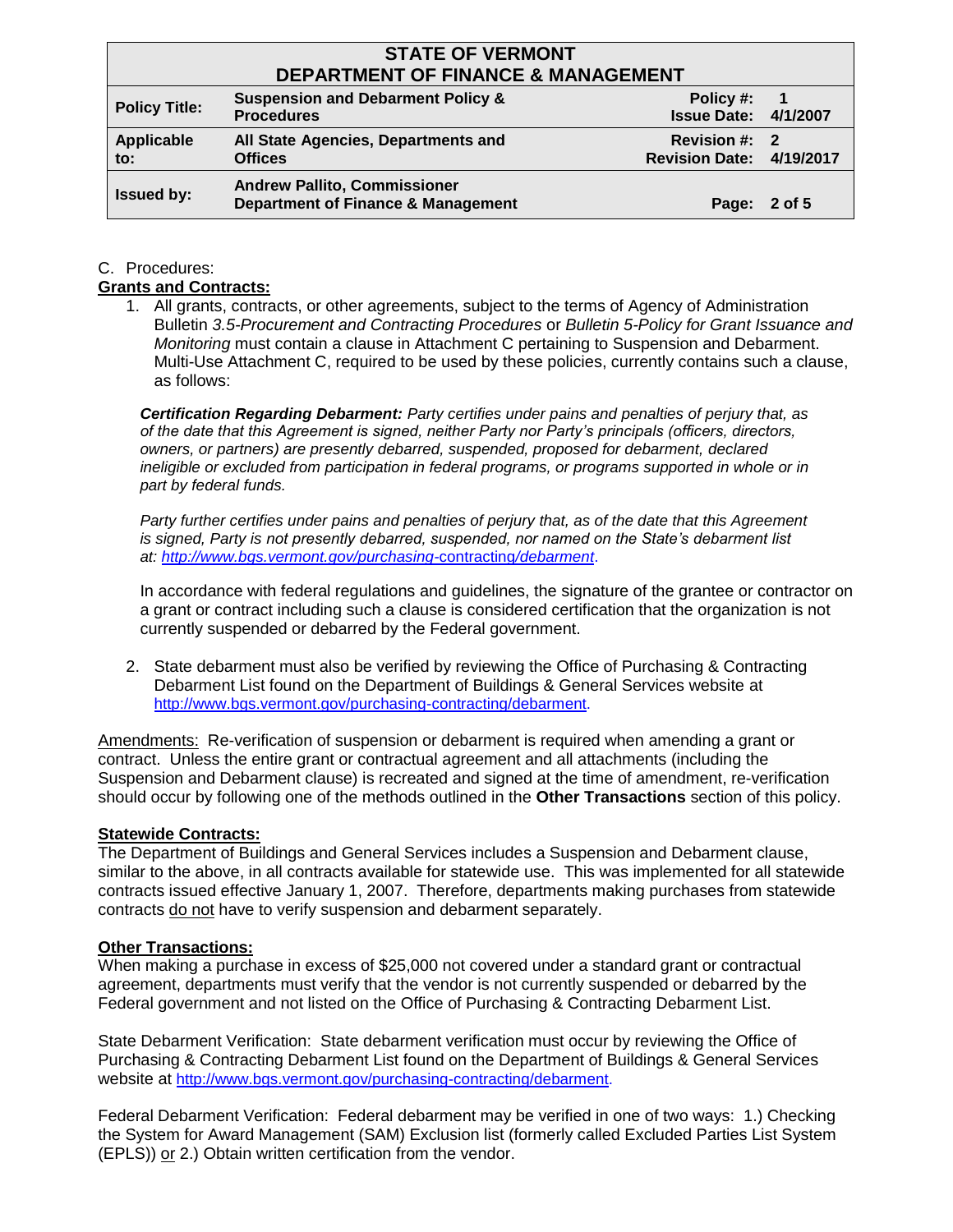| <b>STATE OF VERMONT</b><br><b>DEPARTMENT OF FINANCE &amp; MANAGEMENT</b> |                                                                                      |                                           |        |
|--------------------------------------------------------------------------|--------------------------------------------------------------------------------------|-------------------------------------------|--------|
| <b>Policy Title:</b>                                                     | <b>Suspension and Debarment Policy &amp;</b><br><b>Procedures</b>                    | Policy #:<br><b>Issue Date: 4/1/2007</b>  |        |
| Applicable<br>to:                                                        | All State Agencies, Departments and<br><b>Offices</b>                                | Revision #: 2<br>Revision Date: 4/19/2017 |        |
| <b>Issued by:</b>                                                        | <b>Andrew Pallito, Commissioner</b><br><b>Department of Finance &amp; Management</b> | Page:                                     | 3 of 5 |

1. The System for Award Management (SAM) Exclusions list is maintained by the General Services Administration. This system can be accessed on the internet at [https://www.sam.gov/portal/public/SAM/.](https://www.sam.gov/portal/public/SAM/) This website replaces the former Excluded Parties List System (EPLS) and is designed as a tool to search for organizations that are suspended or debarred by the Federal government.

**Documentation that SAM was queried must be kept by the department** proving that the vendor was not currently listed. This documentation should include the date queried and a copy of the report generated or a screen print of the SAM results. It should be attached to the payment backup and kept in the department's files for future audit review.

2. Obtain a written certification from the vendor that they are not currently suspended or debarred by the Federal government. This certificate must be signed by the vendor **prior to finalizing the transaction** and must be attached to the payment backup and kept on file for audit purposes. A sample certificate can be found in Appendix I of this policy.

Verification using one of the above methods must be obtained for each separate purchase transaction at the time that the transaction is initiated. In other words, verification must occur when the State is committing funds, such as when an order is placed. A vendor's status is in effect for the current transaction only and could change over time. Therefore, **verification must occur for every purchase transaction over \$25,000 in the aggregate.**

If multiple smaller purchases are part of a larger overall purchase or project, the cost of the aggregate project is used to determine the \$25,000 threshold. Therefore, **splitting purchases into smaller increments to avoid verification of suspension or debarment is prohibited**.

#### D. Related Regulations:

Federal

- *Executive Orders #12549 and 12689: Debarment and Suspension*
- *Governmentwide Debarment and Suspension (Nonprocurement), and Requirements for Drug-Free Workplace (Grants); Rules (Final and Interim Final)* as published in the Federal Register, Vol. 68, No. 228 and issued November 26, 2003.

State

- *21 V.S.A. § 692 – Penalties; failure to insure; stop work orders*
- *21 V.S.A. § 708 – Penalty for false representation*
- *8 V.S.A. § 3661. Cease and desist powers; prosecutions and penalties*

#### E. Monitoring:

The Department of Finance & Management may monitor compliance with this requirement on an ongoing basis.

F. Waivers:

In the extreme circumstance that a mandatory purchase can only be made from a suspended or debarred vendor, a waiver can be requested in writing and submitted to the appropriate official as outlined below.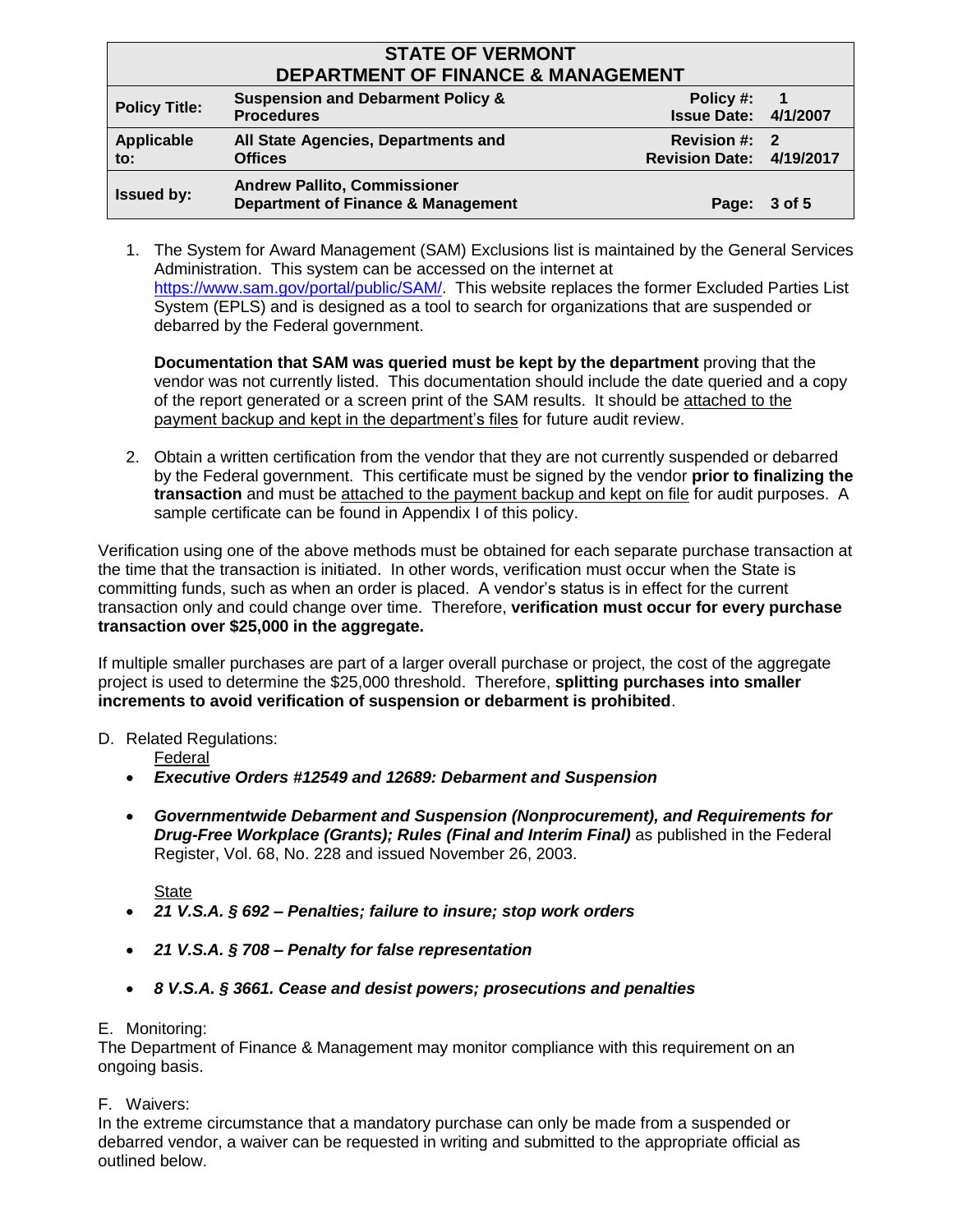| <b>STATE OF VERMONT</b>                       |                                                                                      |                                           |             |
|-----------------------------------------------|--------------------------------------------------------------------------------------|-------------------------------------------|-------------|
| <b>DEPARTMENT OF FINANCE &amp; MANAGEMENT</b> |                                                                                      |                                           |             |
| <b>Policy Title:</b>                          | <b>Suspension and Debarment Policy &amp;</b><br><b>Procedures</b>                    | Policy #:<br><b>Issue Date: 4/1/2007</b>  | $\mathbf 1$ |
| Applicable<br>to:                             | All State Agencies, Departments and<br><b>Offices</b>                                | Revision #: 2<br>Revision Date: 4/19/2017 |             |
| <b>Issued by:</b>                             | <b>Andrew Pallito, Commissioner</b><br><b>Department of Finance &amp; Management</b> | Page:                                     | 4 of 5      |

Federal Funds - Submit to the corresponding federal agency in accordance with federal regulations. The State of Vermont does not have authority to grant waivers for transactions involving federal funds.

State Funds – Submit to the Commissioner of Finance & Management.

It should be emphasized that a waiver will be approved only under extreme circumstances. All requests must be in writing and must include justification for the purchase itself and proof that the suspended or debarred vendor is the only vendor able to provide the good or service. Waivers for state-funded purchases are at the sole discretion of the Commissioner of Finance & Management and not all waiver requests will be approved.

A copy of an approved waiver request must be attached to the payment documentation and kept on file for audit review. A waiver may be granted for a specific transaction only and may not be applied to future purchases or to purchases made by another department.

G. Policy Effective Date: Immediately